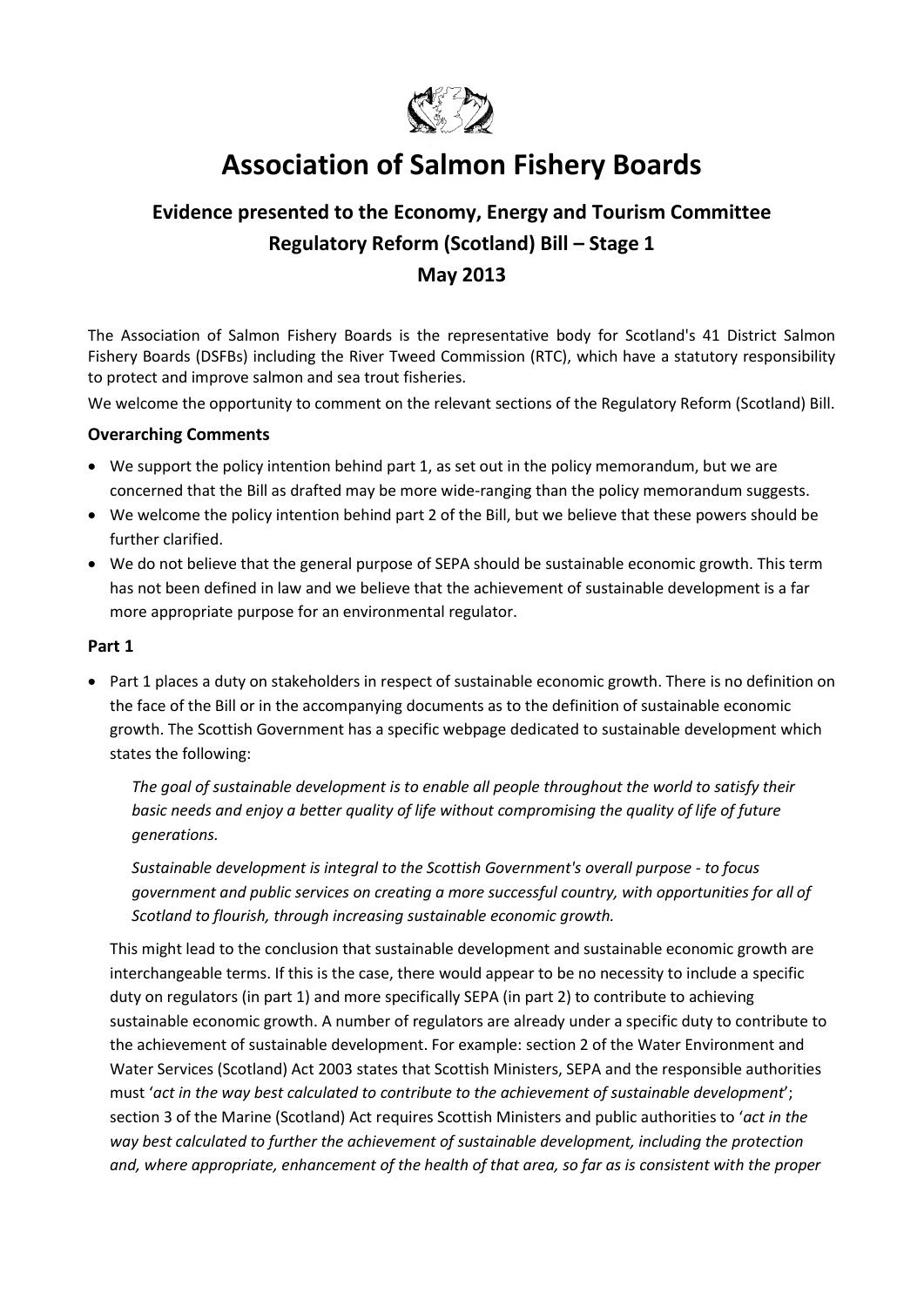*exercise of that function*'; section 51 of the Water Industry (Scotland) Act 2002 states: *'Scottish Water must, in exercising its functions, act in the way best calculated to contribute to sustainable development.'* However, we are concerned that i) there is scope for the term to be misinterpreted – for example as economically sustainable growth (i.e. not environmentally sustainable) and ii) it is not clear how such a duty would interact with the current duty that SEPA, and other bodies, have to achieve sustainable development.

- It is notable that the duty set out in section 4 is qualified (*except to the extent that it would be inconsistent with the exercise of those functions to do so*). We believe that, given the uncertainty surrounding the specific meaning of sustainable economic growth, and for consistency with other legislation, the duty should be changed to one of *contributing to achieving sustainable development*. Such a duty would not need to be qualified, in the manner set out above.
- We would also draw the Committee's attention to section 2 (2), which would allow, by regulation, a regulatory requirement to cease to have effect through repealing or revoking primary legislation. This power is qualified by subsection (3), but we would seek clarity on the scope of this power and how it might be used in future, in order to ensure that environmental protection is not compromised.

#### **Part 2**

#### *Proposals for regulatory powers*

- We are generally supportive of the proposals for regulatory powers for Scottish Ministers, but would make the following points:
	- The general purpose of protecting and improving the environment is welcome, but we believe that specific mention should also be made to national obligations relating to protecting and improving the environment.
	- We believe that the terminology included in section 9 which defines 'environmental activities' as being 'activities that are capable of causing, or are liable to cause, environmental harm' is confusing and potentially misleading. The use of the term 'environmental activities' implies that such activities would be to the benefit of the environment. We believe that alternative terminology should be considered.
	- We believe that the definition of 'protecting and improving the environment' should be expanded beyond 'ecosystems', to ensure that biodiversity, habitats and species are specifically included.

# *Proposed powers of enforcement for SEPA*

- We agree that SEPA should have the power to use fixed and variable monetary penalties but we are not convinced that these penalties are set at the right level. There must be scope to apply a fine that would both act as a deterrent and adequately penalise those who have caused significant environmental harm. In some cases, this may include extremely large multi-national companies, and we would question whether a £40,000 fine would be an adequate deterrent in such cases. Ultimately we believe that fines should be commensurate with environmental impacts.
- We welcome the provisions relating to enforcement undertakings assuming that these are used in the manner set out in the original consultation : '*to enable legitimate operators to make amends where an offence has not led to significant environmental harm and has involved little or no blameworthy contact*'. However, we would be very concerned if this approach was seen as a default option as an alternative to